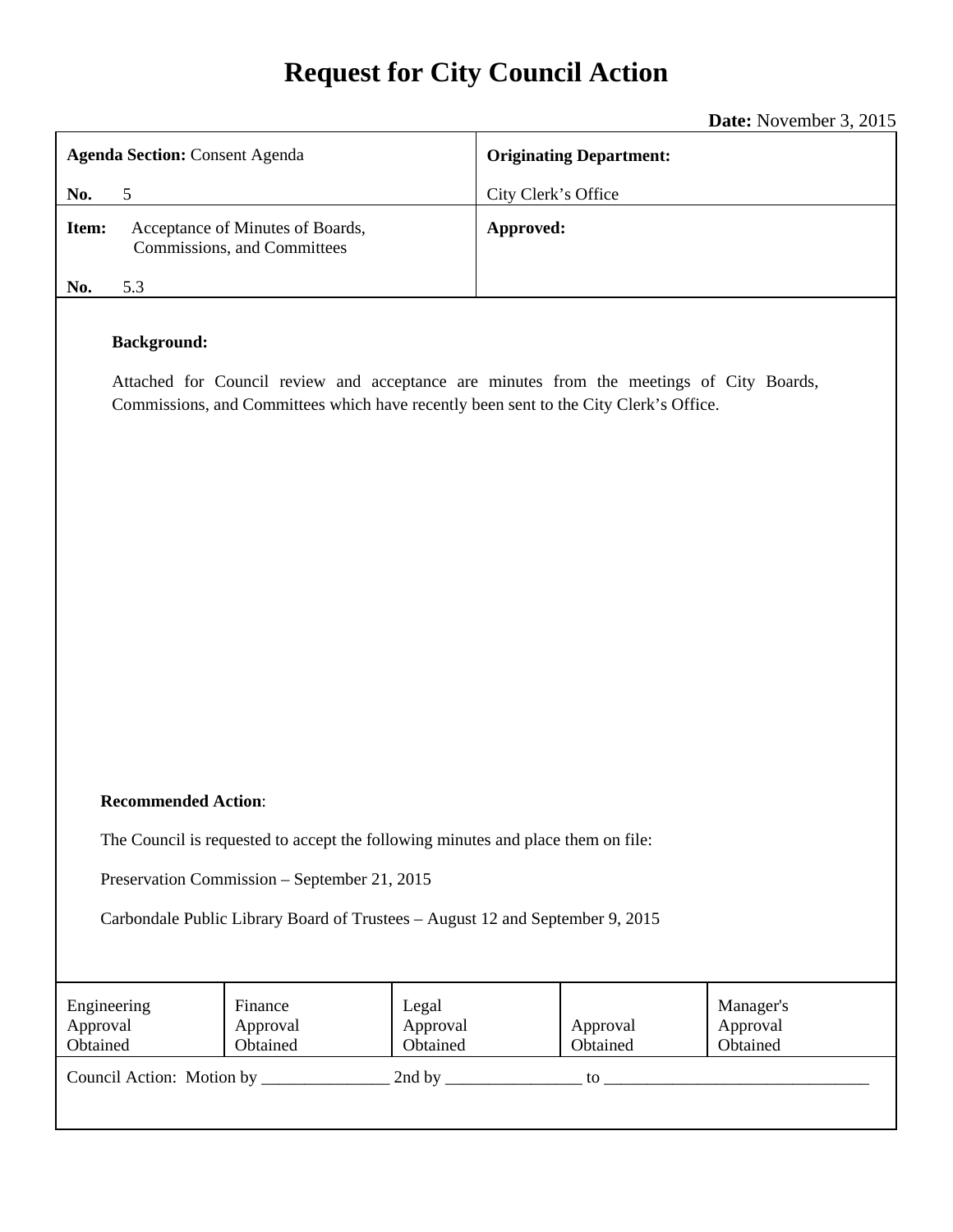

# **MINUTES Preservation Commission Monday, September 21, 2015 City Hall/Civic Center – 7:00 p.m***.*

1. **Roll Call:** Mr. Sigler called the meeting to order at 7:07 p.m.

**Members Present:** Clark, Comparato, Ittner, Sigler, Van Awken and Benedict

**Members Absent:** Doherty, Parkinson

**Staff Present:** Sergeev

**Guests:** Lee Fronabarger

2. **Approval of Minutes:** Ms. Ittner moved, seconded by Mr. Comparato, to approve the minutes of August 18, 2015.

The motion to approve the minutes passed with a unanimous voice vote.

#### 3. **Communication and Reports:**

a) Educational and Technical Assistance Committee

Ms. Ittner announced that Margaret "Margie" Collins had passed away; Margie and her husband restored their home at 601 W. Oak Street, which was the home of "Carbondale Remembered" interviewee, Evelyn Charlotte (Bell) Winkelmeyer. Ms. Ittner also stated that through *The Ittner Project* at SIU the Preservation Commission now has the ability to have oral histories transcribed.

b) Nomination and Hardship Committee

Nothing to Review

c) Work Plan Committee

Nothing to Review

d) Certificate of Appropriateness Committee

Mr. Sigler stated that there was a meeting held to discuss The Certificate of Appropriateness for The Varsity Center for Arts and as a result The Varsity Center for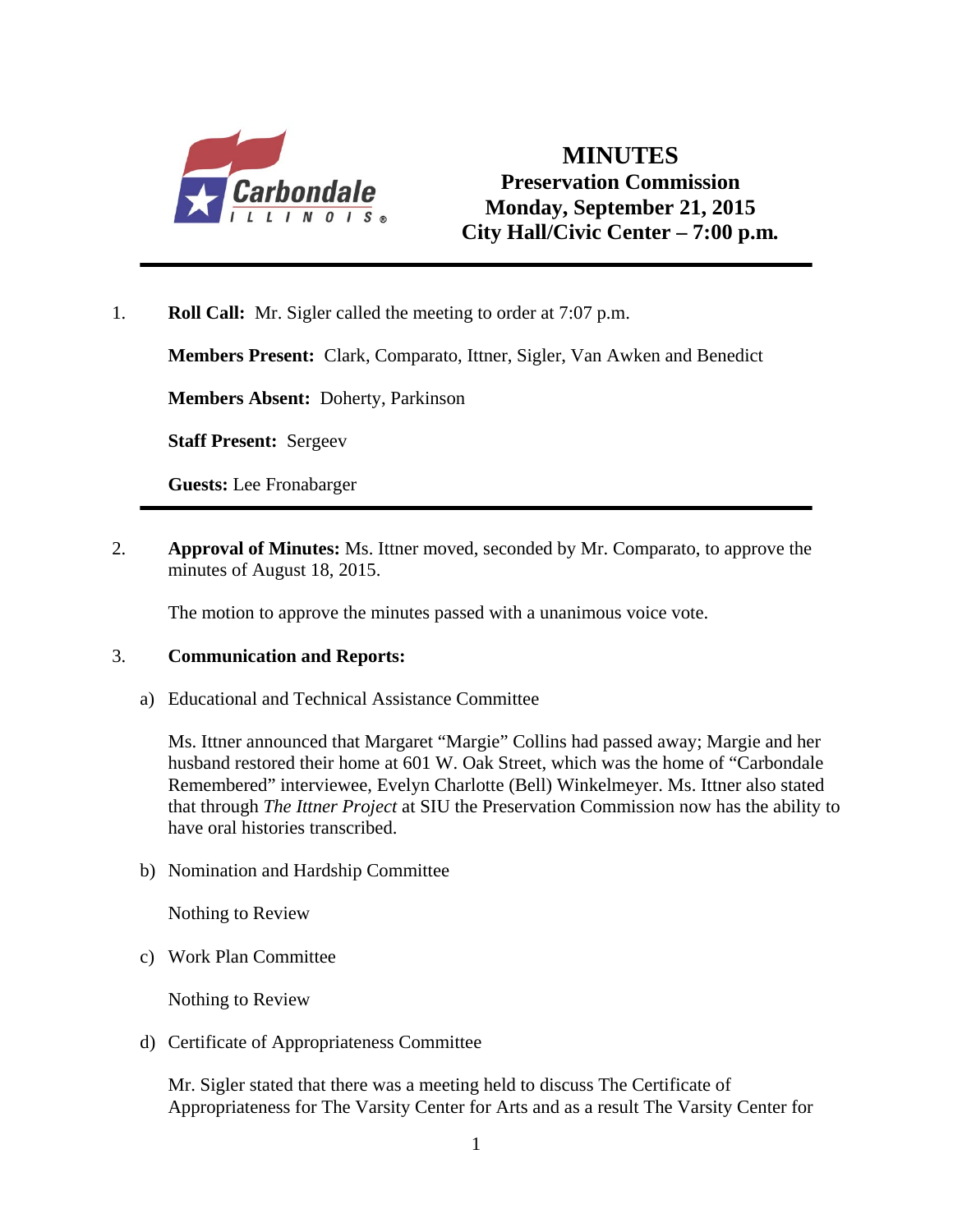Arts has made the appropriate corrections to their marquee sign.

e) Downtown Advisory Committee Report

Nothing to Review

#### 4. **Old Business:**

a) Discussion of Founder's Day Celebration 2016

Ms. Ittner stated that she had a conversation with Lee Fronabarger and if he would be interested in heading a steering committee and asked Mr. Fronabarger if he would accept heading the steering committee.

Mr. Sigler mentioned that the Chamber is looking for another event in the fall that they could participate in to raise funds for their scholarship and that could be a possible partnership for the Founders Day.

#### 5. **New Business:**

None

# 6. **Comments by the Public, Commission Members or Staff:**

Mr. Van Awken brought to the Commission that he would like to look into preserving the land that the Carbondale College was located on, which is the property East of 501 S. Washington.

The Commission discussed the rich history the land holds.

There was a discussion among the commission to determine the proper chain of events that the Commission would need to follow to dedicate the land.

Mr. Sigler stated that at this point the Preservation Commission has no jurisdiction over the land so the starting point would be to find out who owns the land and if there are any future plans for it.

It was determined that Ms. Sergeev would inquire information about the discussed land and any future plans.

Ms. Sergeev mentioned that on the original Brush Homestead, at 310 Monroe Street, Home Rentals has finished and that they met all of the qualifications set forth by the Certificate of Appropriateness that the Preservation Commission granted Home Rentals.

#### 7. **Adjournment:**

Mr. Sigler adjourned the meeting at 8:03 p.m.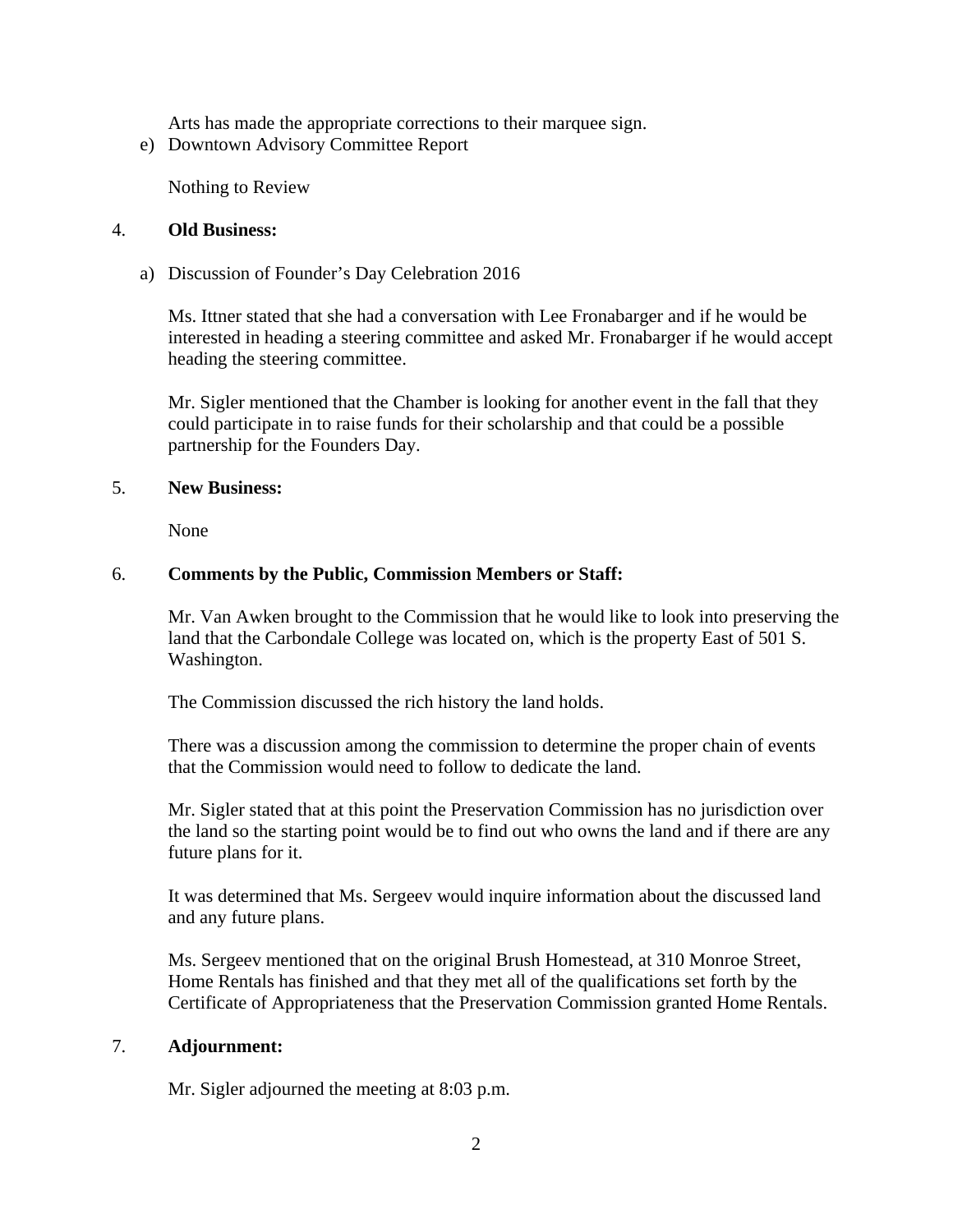# **Carbondale Public Library Board of Trustees**

Wednesday, August 12, 2015 Meeting Room 4:30 p.m. 405 West Main St.

#### **MINUTES**

# **Call to order.**

Meeting called to order at 4:30 p.m.

# **Roll call.**

Introductions, audience and visitors. Visitors are asked to introduce themselves at this time and present any issues they wish to discuss. Visitors wishing to address specific agenda items will be granted two to five minutes at the discretion of the President, not to exceed a total of twenty minutes. The Library Board may cut short any comments that are irrelevant, repetitious, or disruptive. (Id. at 1425-26).

#### **Present.**

Philip Brown, President Barbara Levine, Vice President (1) Joyce Hayes, Secretary Don Prosser, Treasurer (1) Julian Pei (1) Roland Person (1) Susan Tulis Harriet Simon Sharifa Stewart (1)

# **Absent.**

None.

The number following the Trustee's name indicates the number of absences this fiscal year.

#### **Staff present.**

Diana Brawley Sussman, Library Director Gwen Hall Grosshenrich, Finance Manager

#### **Visitors present.**

None.

# **President's report.**

1. Oaths of Office were administered to Sharifa Stewart and Roland Person.

#### **Secretary's report.**

1. Approval of the July 8, 2015 minutes. Harriet made a motion to approve minutes. Susan Tulis seconded. MOTION approved unanimously.

#### **Correspondence and communications.**

1. Jackson County reassessments discussed.

2. Other. None.

# **Financial report.**

1. Approval of bills payable up to and including bills due August 16, 2015 to September 15, 2015. Don Prosser made a motion to pay bills. Julian Pei seconded. MOTION passed unanimously.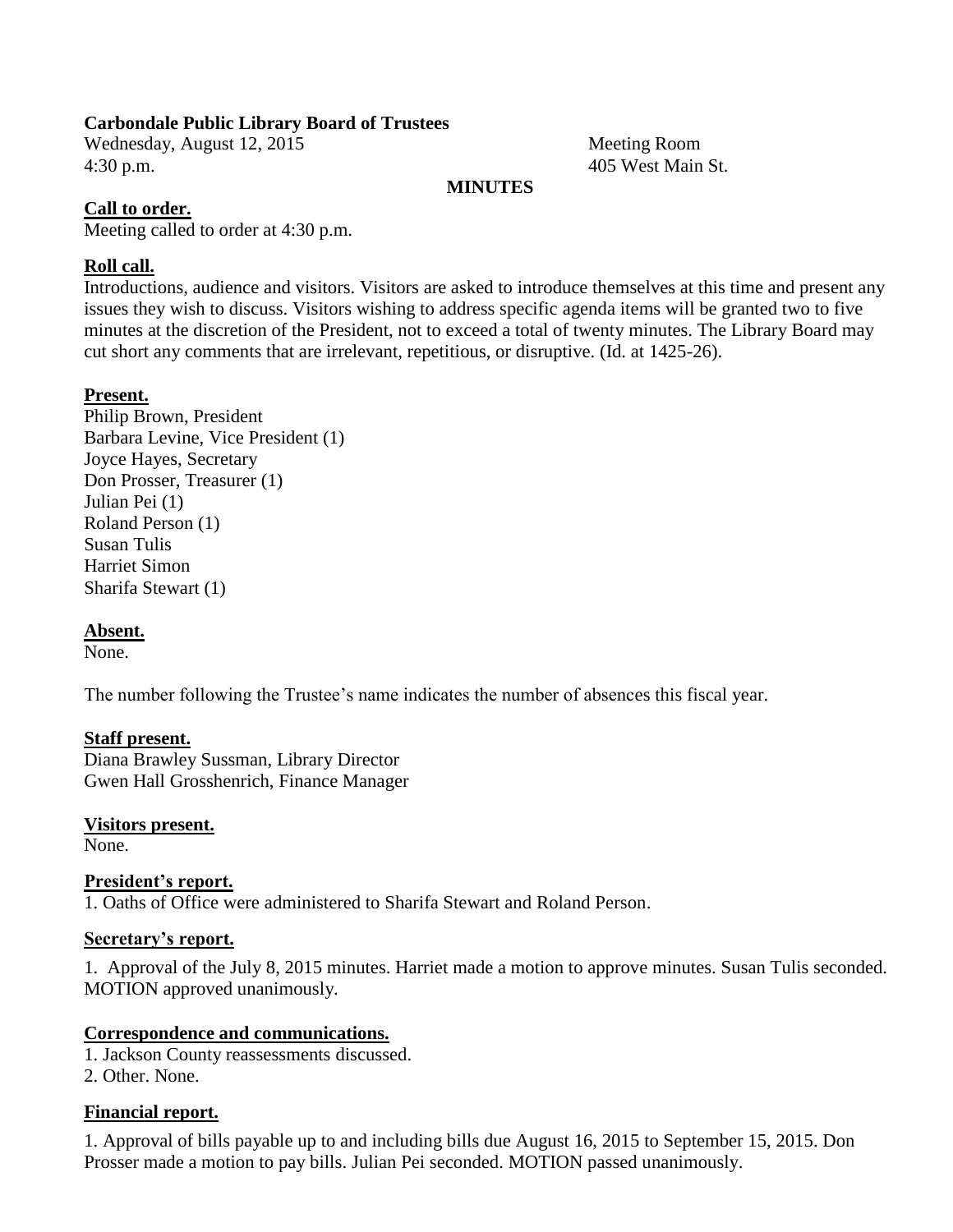2. Acceptance of the financial report for July 2015. This month's expenses include the OCLC fee, property assessments, standard expenses. We received a replacement tax check. No additional significant revenue received.

# **Librarian's report.**

1. Building and grounds maintenance and construction. Necessary repairs and improvements are on hold until property tax revenue is received.

2. Strategic planning/marketing plan. The plans will be worked on simultaneously. The Director and a few staff will work with the board's planning committee. Trustees Joyce Hayes, Roland Person, Don Prosser and Sharifa Stewart will serve on plan committee Input will be sought from all stakeholders. The Library Director discussed her participation as a mentor in Synergy: The Illinois Library Leadership Program. At the last Synergy session a mentor from the Skokie Public Library presented their strategic planning process, which resulted in a rearrangement of staff; they now have ten staff devoted entirely to community outreach. While Carbondale is obviously much smaller, we can strive toward an equally creative vision scaled to fit our own community.

3. Other. The Director is excited to bring in a social work intern from SIU's MSW program. This is an unpaid position. The MSW student will begin by researching area resources, and the role that social workers are playing in other US libraries. Eventually, she will be available to assist patrons. The board discussed this and made recommendations.

# **Committee reports.**

1. Select date for Director's performance evaluation: September 17 at 4:30 p.m. Susan Tulis, Philip Brown and Sharifa Stewart serve on the performance evaluation committee.

#### **Unfinished business.**

None.

#### **New business.**

None.

# **Other.**

Harriet Simon reported that November  $7<sup>th</sup>$  would be the Friends' fall book sale weekend. The July sale was very successful. The board and Director noted that Wendy Schoof is doing a great job in her new role as Adult Programming Coordinator. Discussed 3D printers in libraries.

#### **Adjournment.**

Adjourned at 6:14 p.m.

Next Board Meetings for 2015 (all in Public Library meeting room, 4:30 p.m.): September 9, October 14, \*November 18, December 9. (\*note: proposed date for November is the third Wednesday of the month due to Veteran's Day closing; all other dates are the second Wednesday.)

#### **Respectfully submitted:**

Joyce Hayes, Secretary **Prepared by:** Diana Brawley Sussman, Library Director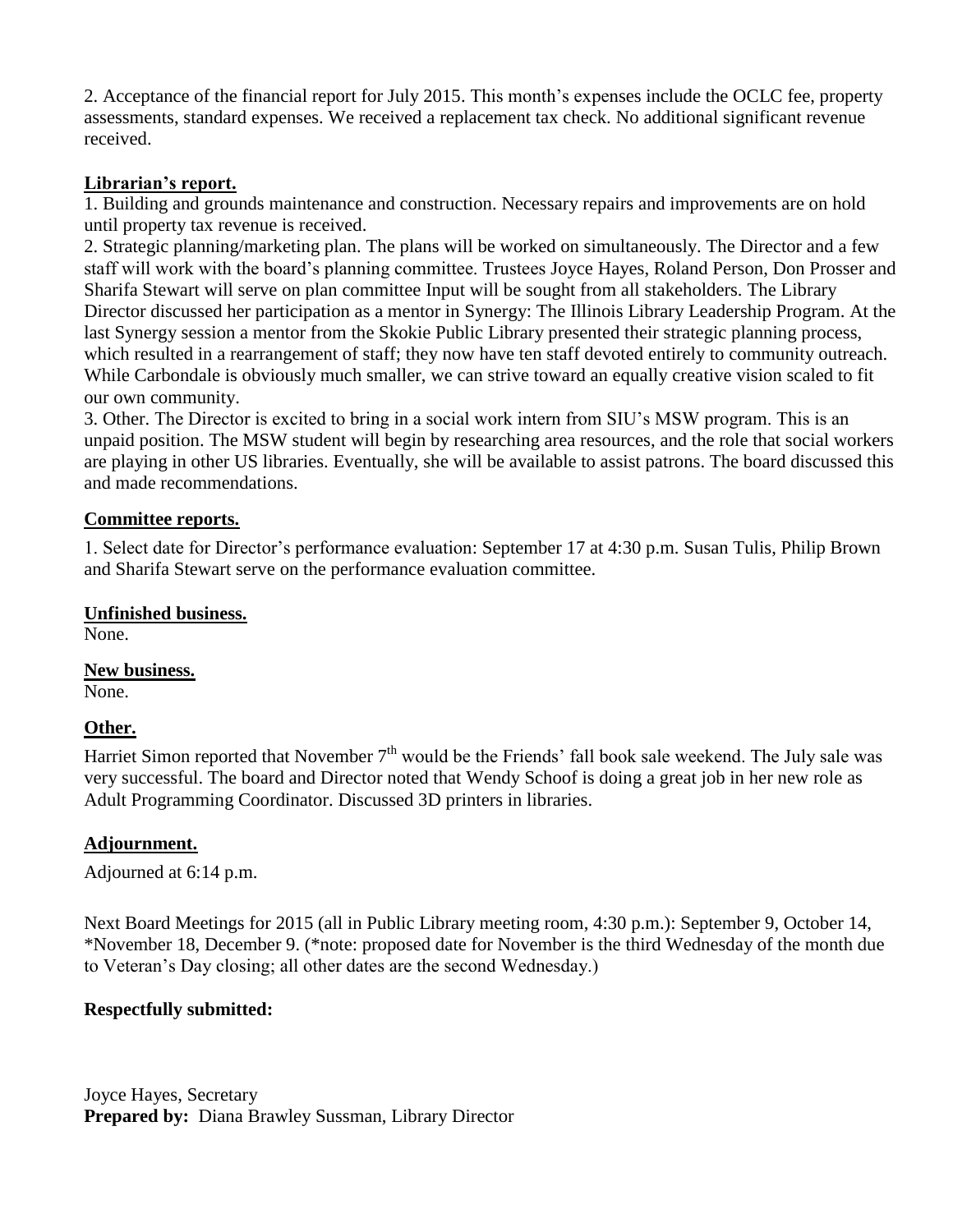# **Carbondale Public Library Board of Trustees**

Wednesday, September 9, 2015 Meeting Room 4:30 p.m. 405 West Main St.

#### **MINUTES**

# **Call to order.**

Meeting called to order at 4:34 p.m.

# **Roll call.**

Introductions, audience and visitors. Visitors are asked to introduce themselves at this time and present any issues they wish to discuss. Visitors wishing to address specific agenda items will be granted two to five minutes at the discretion of the President, not to exceed a total of twenty minutes. The Library Board may cut short any comments that are irrelevant, repetitious, or disruptive. (Id. at 1425-26).

#### **Present.**

Philip Brown, President Barbara Levine, Vice President (1) Joyce Hayes, Secretary Susan Tulis Sharifa Stewart (1)

#### **Absent.**

Don Prosser, Treasurer (2) Julian Pei (2) Roland Person (2) Harriet Simon (1) (Absence excused by Board President in accordance with by-laws.) The number following the Trustee's name indicates the number of absences this fiscal year.

# **Staff present.**

Diana Brawley Sussman, Library Director Gwen Hall Grosshenrich, Finance Manager

#### **Visitors present.**

None.

**President's report.** None.

#### **Secretary's report.**

1. Approval of the August 12, 2015 minutes. Barbara Levine moved to approve minutes. Susan Tulis seconded. MOTION passed unanimously.

#### **Correspondence and communications.**

None.

#### **Financial report.**

1. Approval of bills payable up to and including bills due September 16, 2015 to October 15, 2015. Barbara Levine moved to pay bills. Joyce Hayes seconded. MOTION passed unanimously.

2. Acceptance of the financial report for August 2015. The Board gave their compliments to Gwen Hall Grosshenrich for providing clear, understandable financial reports. The Library Director discussed the library's tax rate, potential impact of a shrinking tax base, and potential impact of the Governor's proposed changes to property tax levying procedures. Joyce Hayes moved to accept the financial report. Philip Brown seconded. MOTION passed unanimously.